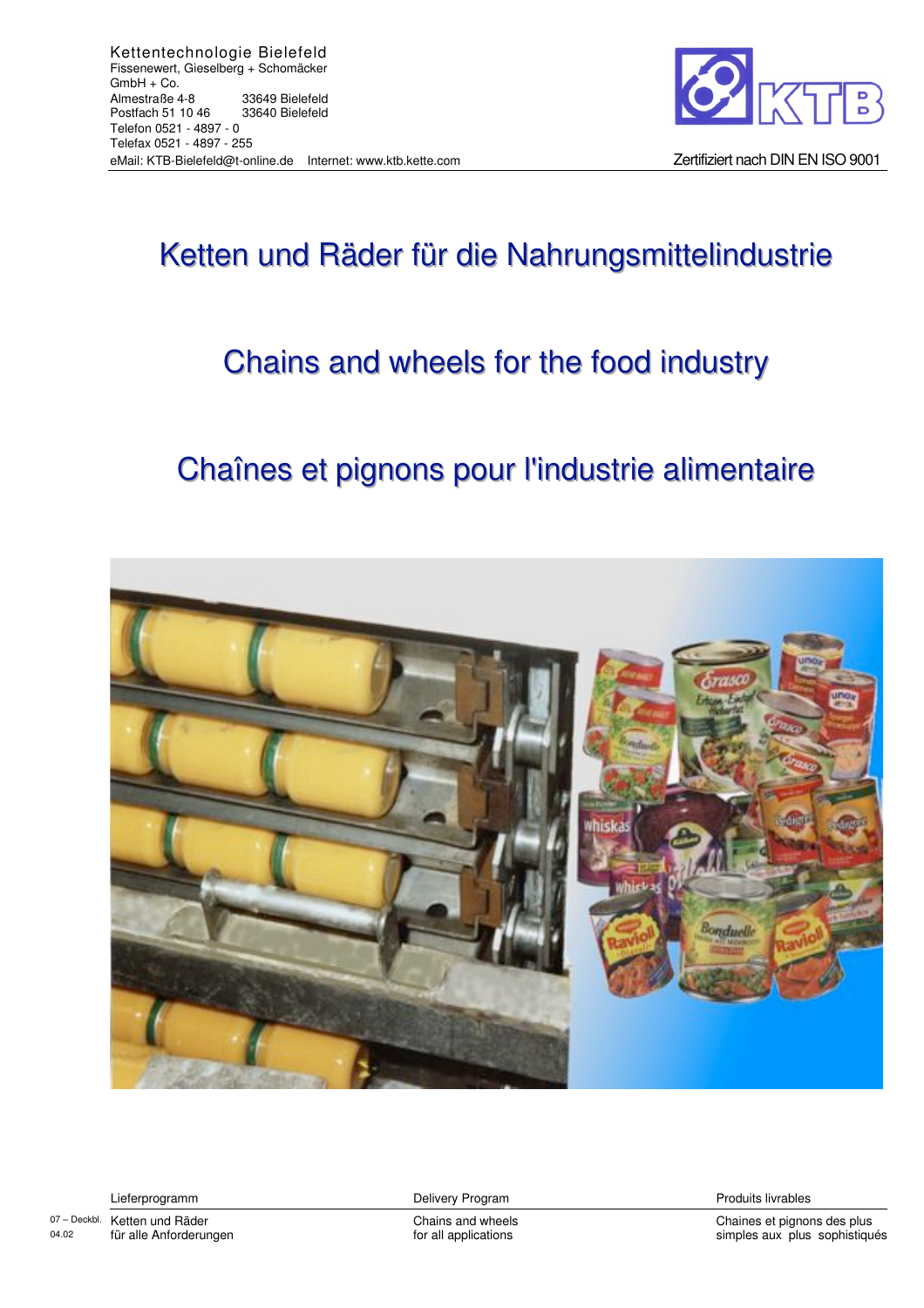

Kettentechnologie Bielefeld

Zertifiziert nach DIN EN ISO 9001



Zeichnung 34262

Rostfreie Rollenketten für einen Füller zum Abfüllen von pasteusen Produkten in Dosen, Gläsern und Einwegschalen in der Lebensmittel - und Tierfutterindustrie.

Stainless roller chains for a filler for filling pastious products in tins, jars and nonreturnable dishes in the food and animal feed industry.

Chaînes inox pour machine de remplissage de boîtes en verre ou emballages perdus de produits pasteurisés dans l'industrie alimentaire et la fabrication d'aliments pour animaux.

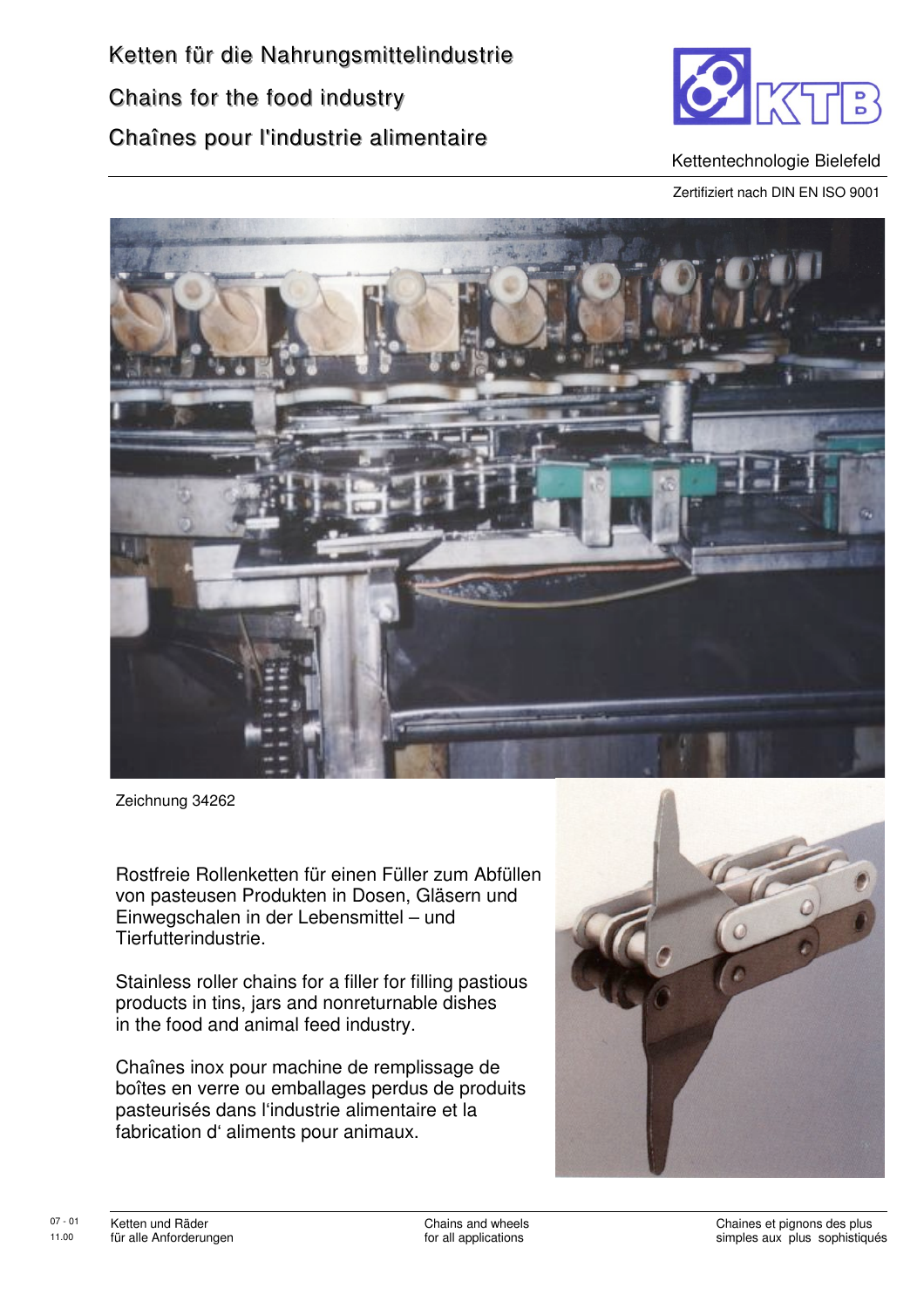

Kettentechnologie Bielefeld Zertifiziert nach DIN EN ISO 9001

Rostfreie Rollenkette für einen Füller zum Abfüllen von pasteusen Podukten in Dosen Gläser und Einwegschalen in der Lebensmittel - und Tierfutterindustrie.

Stainless roller chain for a filler for filling paste products in cans. jars and disposable trays in the food and animal feed industries.

Chaîne inox pour palpeur de remplissage de boîtes, verres et barquettes à usage unique dans l'industrie des produits alimentaires et de la fabrication d'aliments pour animaux.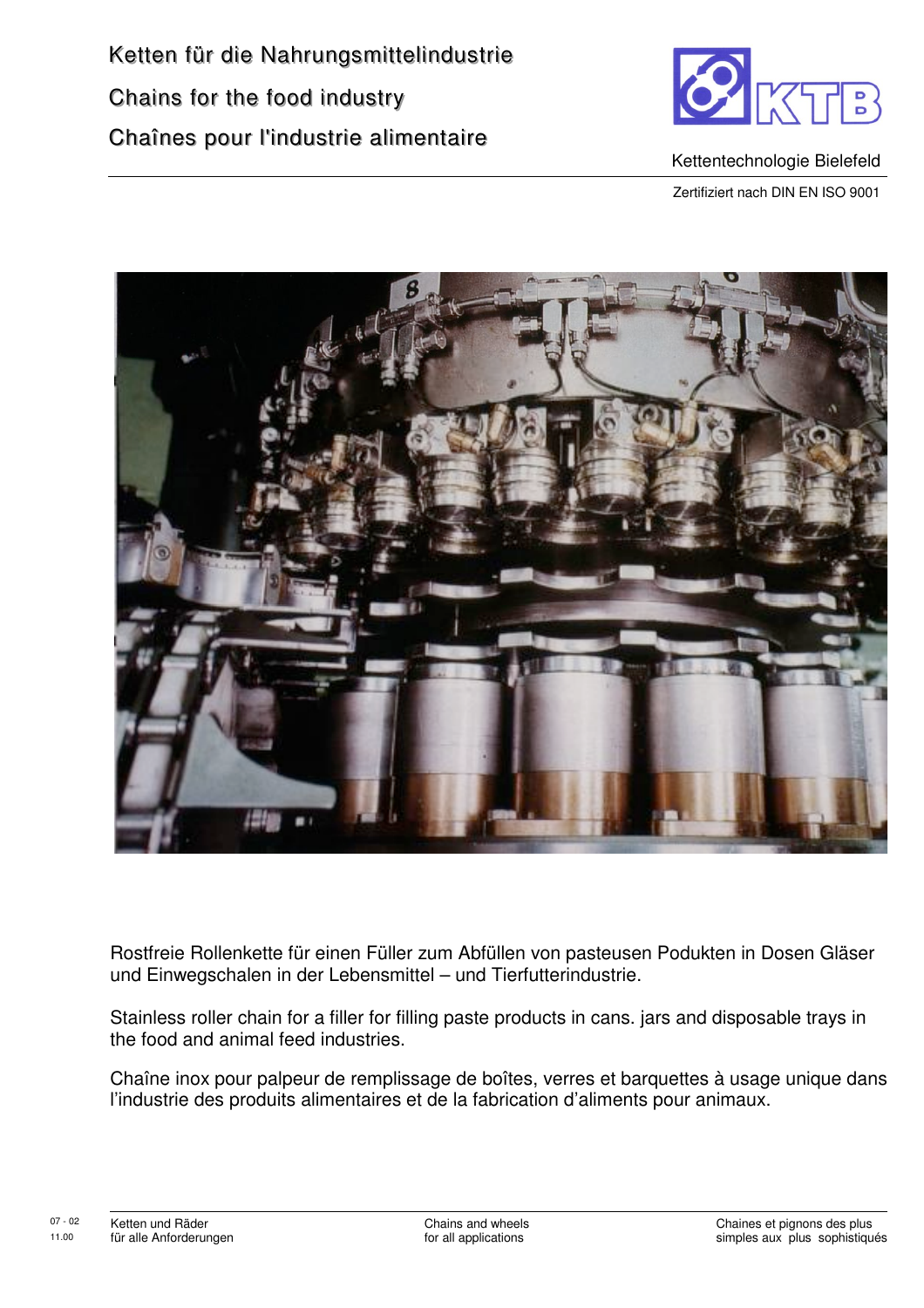

Kettentechnologie Bielefeld

Zertifiziert nach DIN EN ISO 9001



Zeichnung 28190 28206

Rostfreie Transportkette in einer Sterilisatoranlage zur Konservierung von Dosen und Gläsern in der Lebensmittel -, Tierfutter - und Pharmaindustrie.

Stainless transport chain in a sterilisation plant for conserving tins and jars in the food, animal feed and pharmaceutical industry.

Chaîne de transport en INOX dans un stérilisateur pour la conservation de boîtes et verres dans l'industrie alimentaire, l'industrie d'aliments préparés pour animaux de compagnic ct l'industrie pharmaceutique.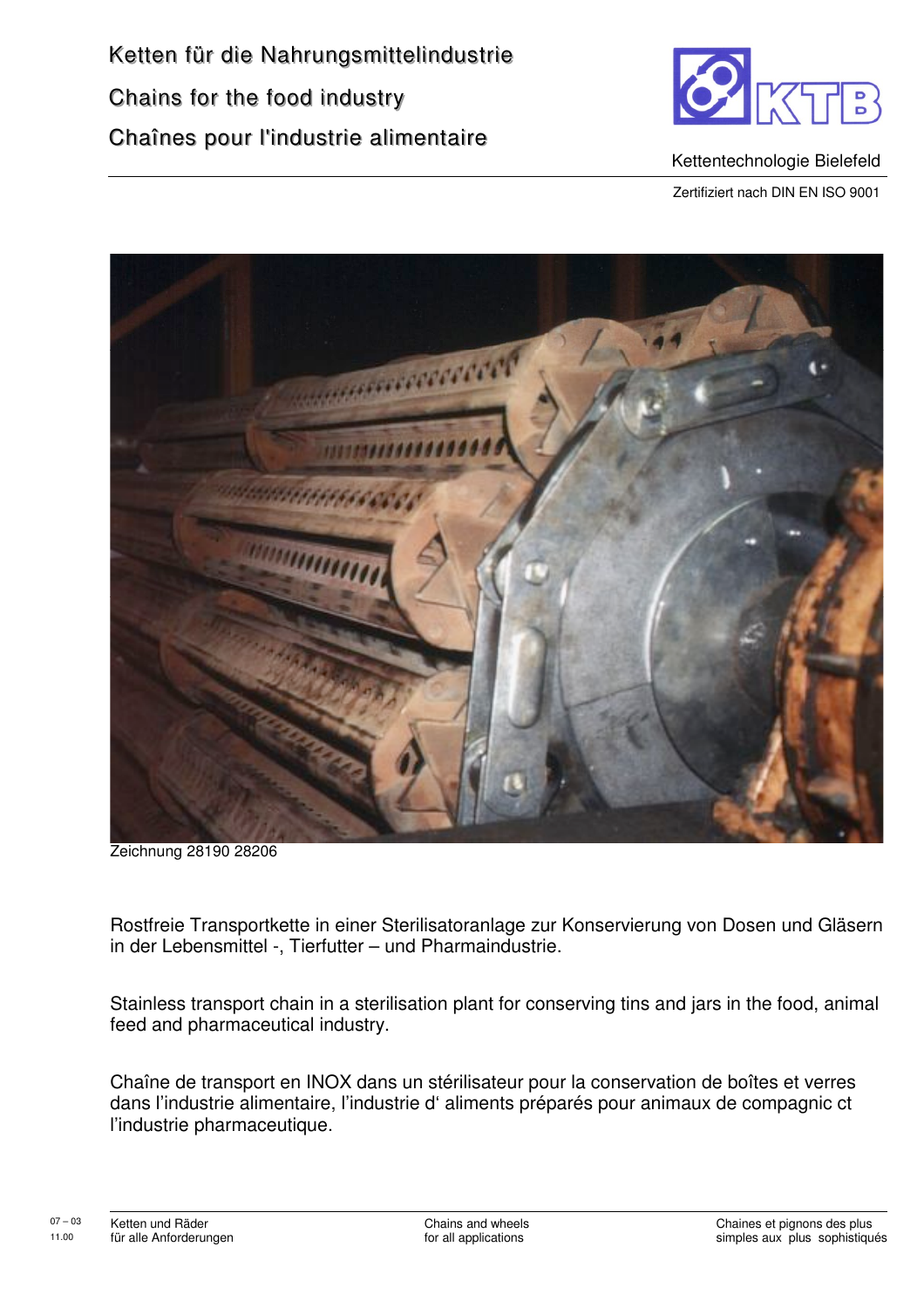

Kettentechnologie Bielefeld

Zertifiziert nach DIN EN ISO 9001



Zeichnung 48517

Kardankette 150 mm Teilung in galvanisch zinkchromatisierter Ausführung für Over-Head-Förderer in Schlachthofanlagen.

Cardan chain, 150 mm pitch, in zinc-galvanised and chromatised finish for overhead conveyors in slaughter houses.

Chaîne cardan, au pas de 15o mm zinguée par galvanisation et bichromatée pour convoyeur aérien dans les abattoirs.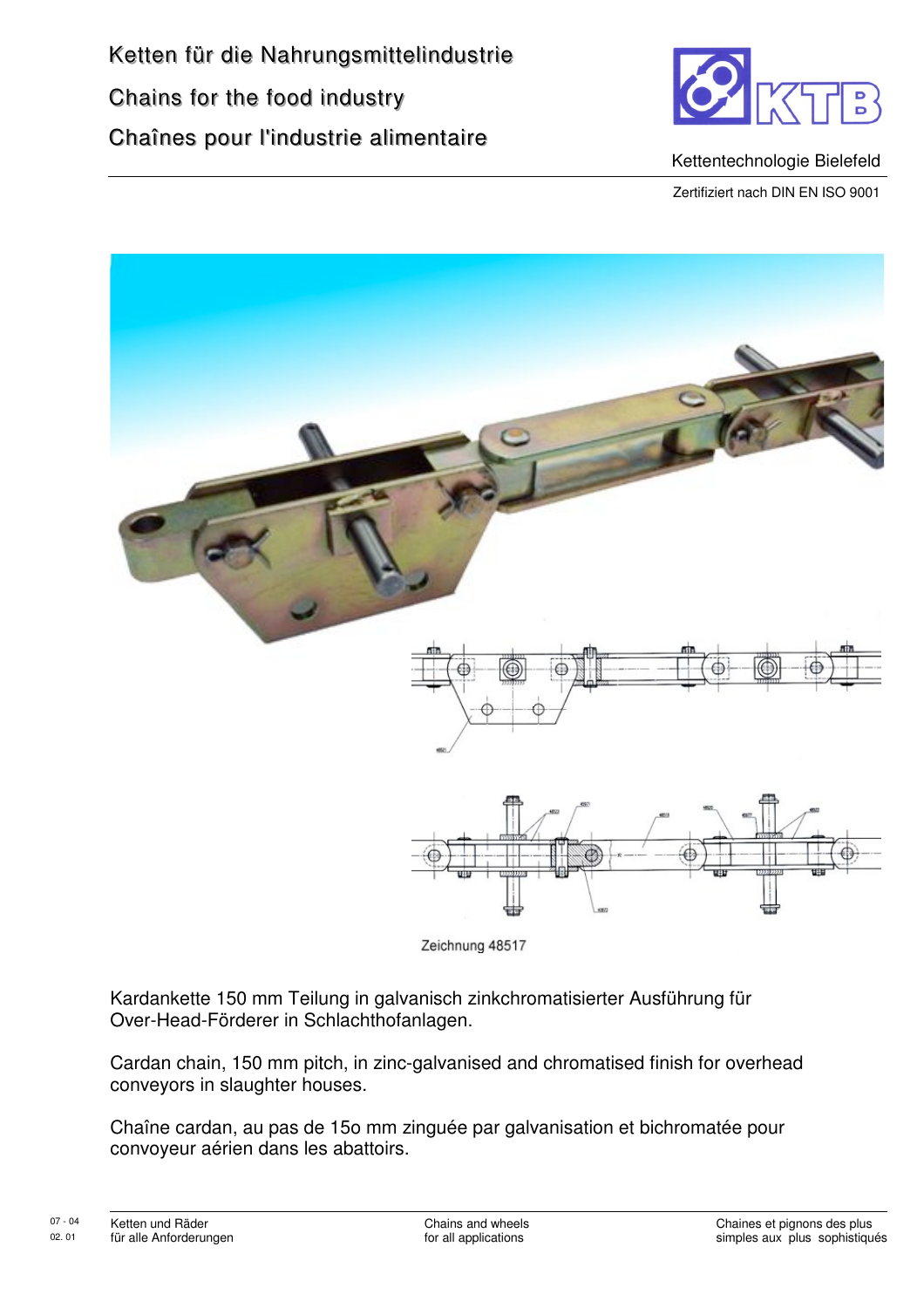

Kettentechnologie Bielefeld

Zertifiziert nach DIN EN ISO 9001



Zeichnung 18954

Förderkette für Flaschenwaschanlagen in der Getränkeindustrie.

Conveyor chain for bottle washing plants in the beverage industry.

Chaîne de manutention pour le lavage des bouteilles dans l'industrie de la boisson.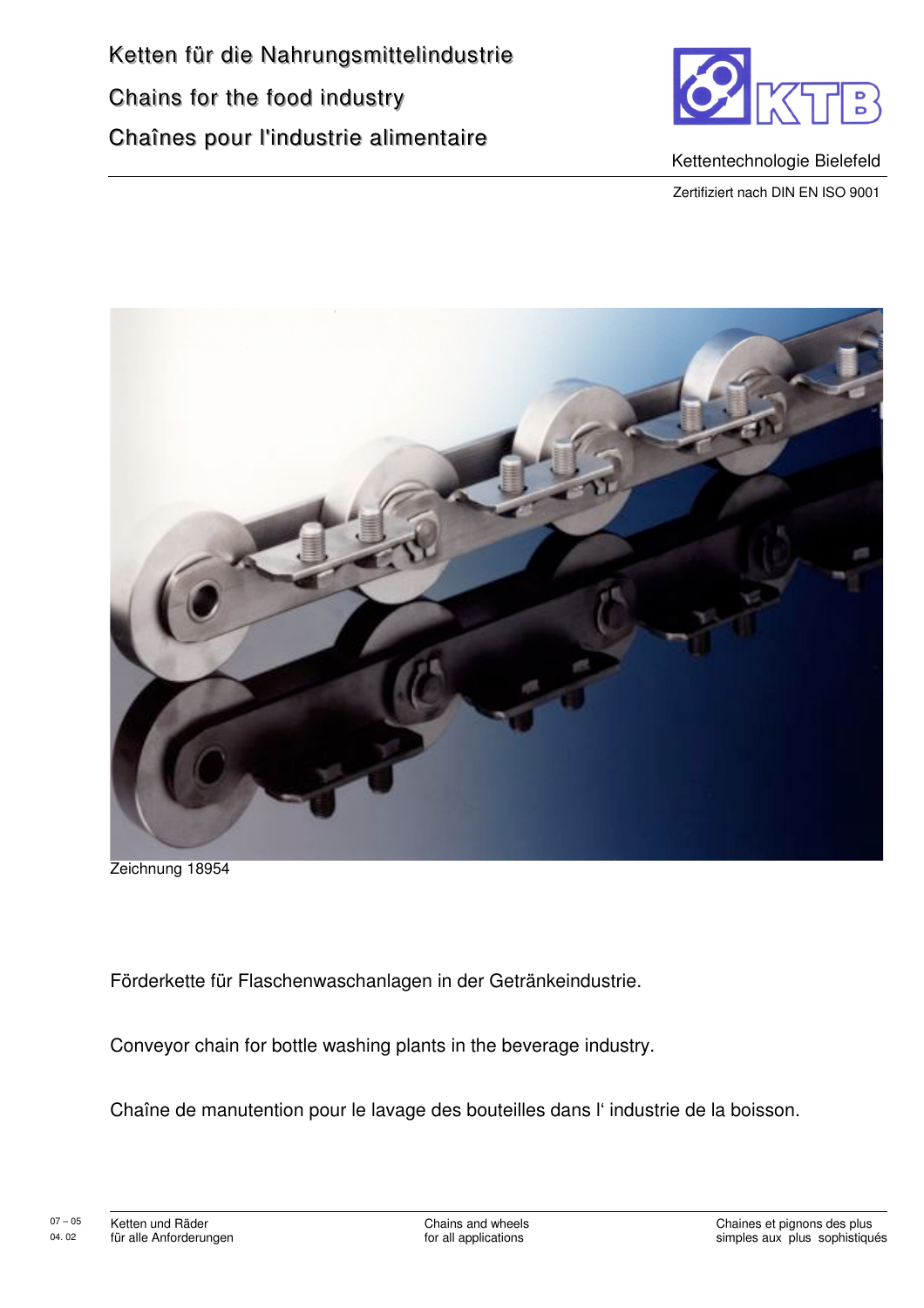

Kettentechnologie Bielefeld

Zertifiziert nach DIN EN ISO 9001





Rostfreie Transportkette in einer Sterilisatoranlage zur Konservierung von Dosen und Gläsern in der Lebensmittel -, Tierfutter - und Pharmaindustrie.

Stainless transport chain in a sterilisation plant for conserving tins and jars in the food, animal feed and pharmaceutical industry.

Chaîne de transport en INOX dans un stérilisateur pour la conservation de boîtes et verres dans l'industrie alimentaire, l'industrie d'aliments préparés pour animaux de compagnic ct l'industrie pharmaceutique.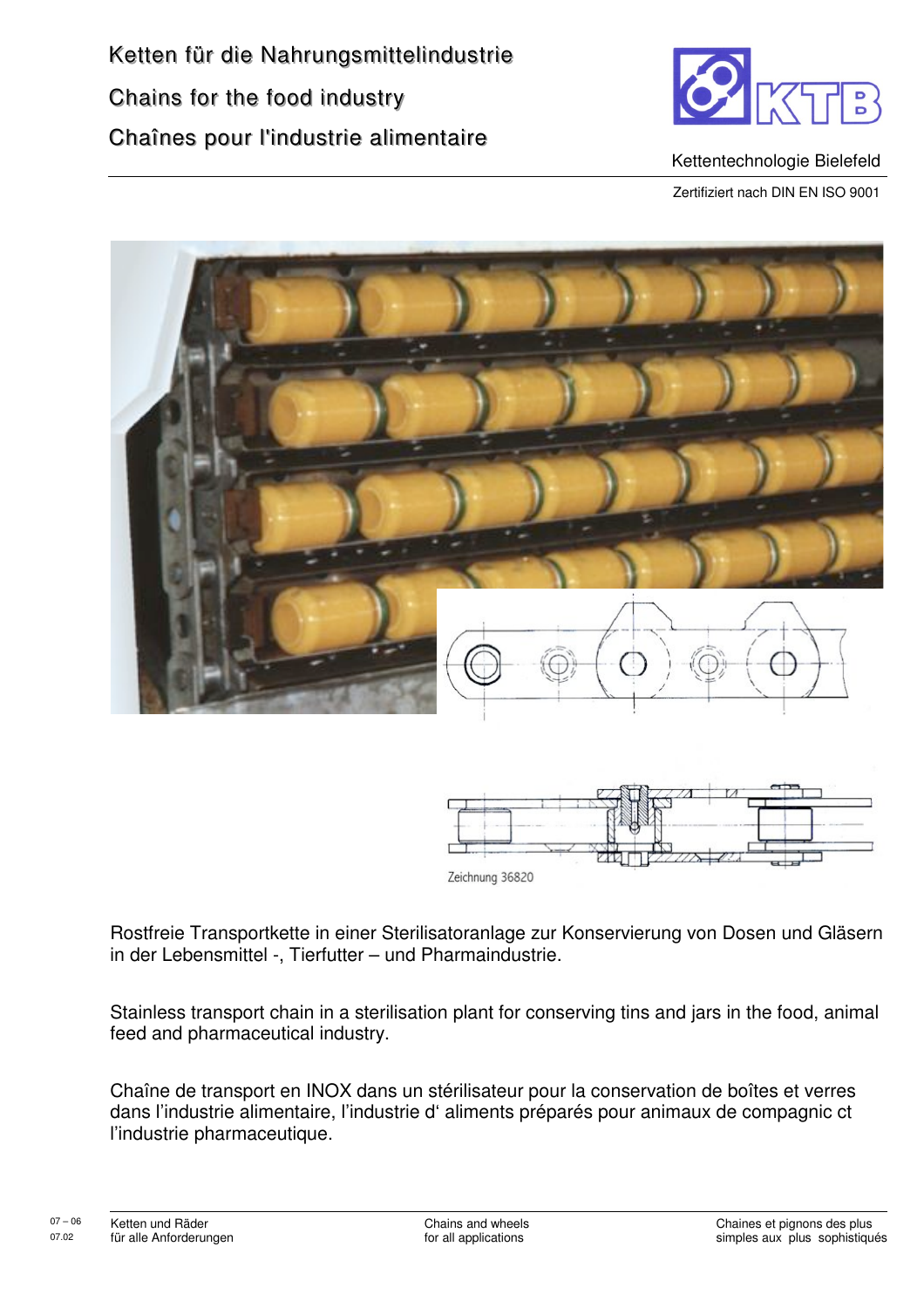

Kettentechnologie Bielefeld

Zertifiziert nach DIN EN ISO 9001



Rostfreie Transportkette 200 mm Teilung für Pasteuranlagen in der Getränkeindustrie.

Stainless transport chain 200 mm pitch for pasteurising plants in the beverage industry.

Chaîne de transport en INOX au pas 200 mm pour installations de pasteurisation dans l'industrie de la boisson.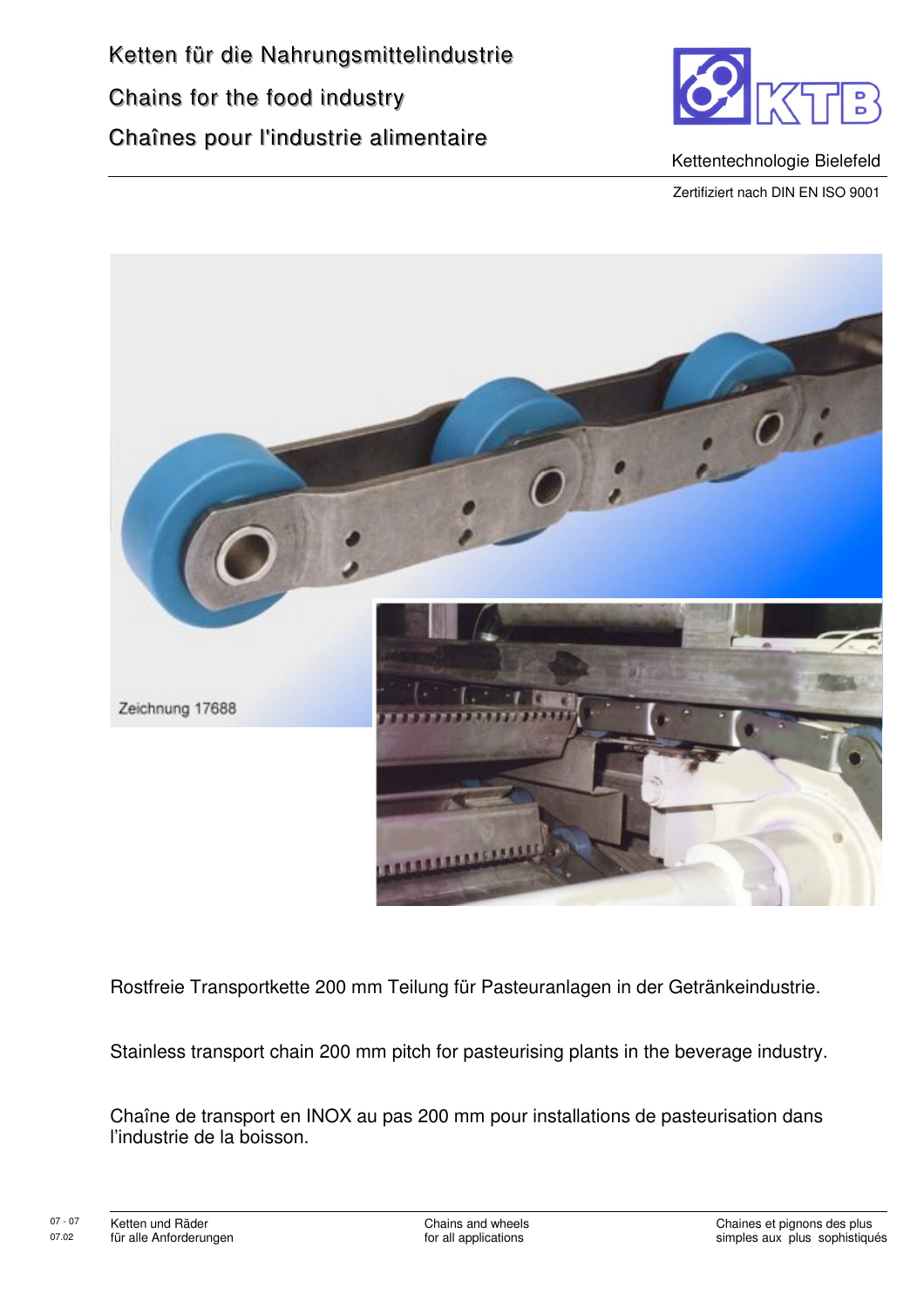

Kettentechnologie Bielefeld

Zertifiziert nach DIN EN ISO 9001



Zeichnung 17857

Rostfreie Transportkette 90 mm Teilung für Pasteuranlagen in der Getränkeindustrie.

Stainless transport chain 200 mm pitch for pasteurising plants in the beverage industry.

Chaîne de transport en INOX au pas 200 mm pour installations de pasteurisation dans l'industrie de la boisson.